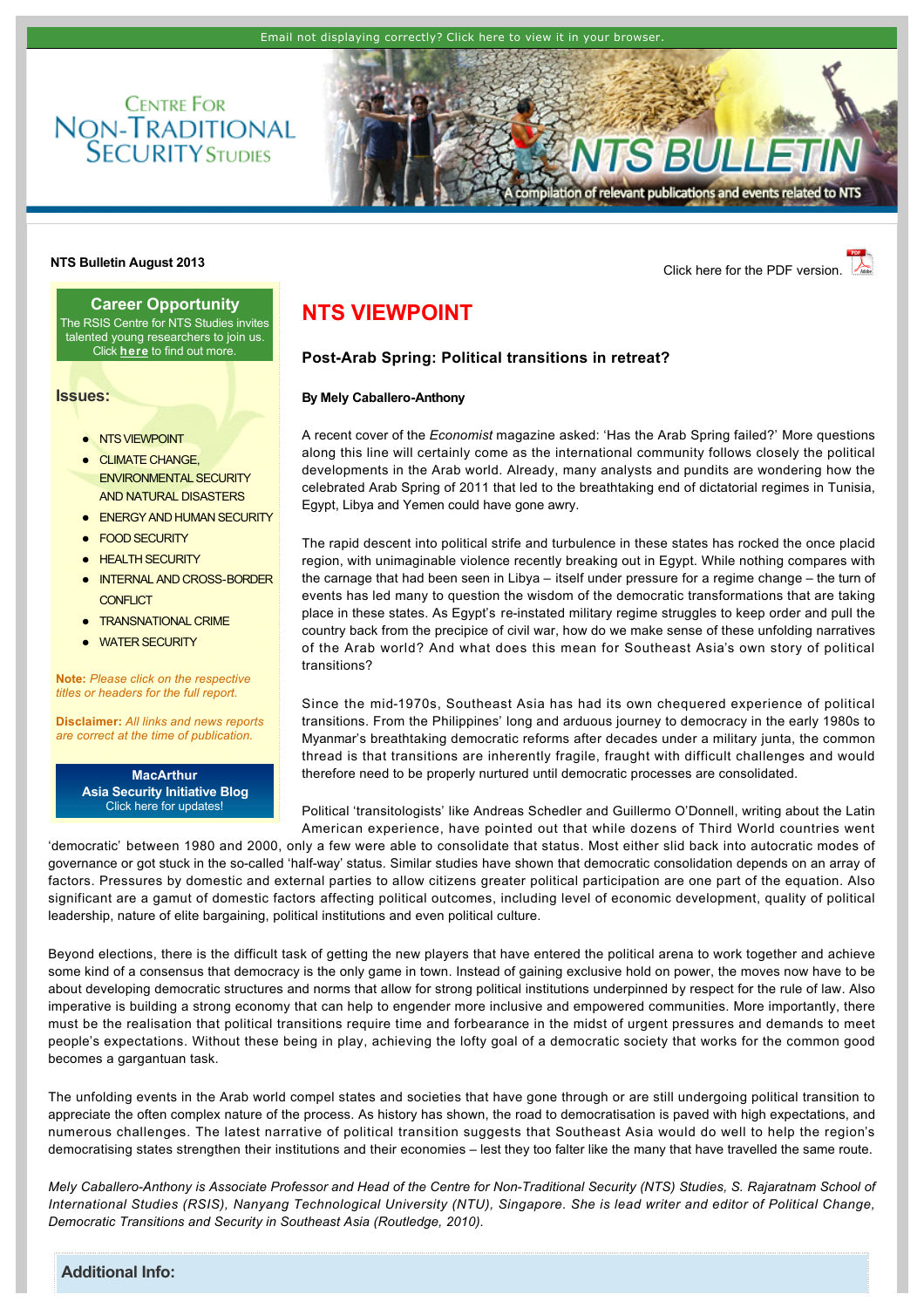- ['Has the Arab spring failed?',](http://www.economist.com/printedition/2013-07-13) *Economist*, print edition, 13 July 2013.
- l [ElMenawy, Abdel Latif, 'Egypt's political transition must slow down',](http://english.alarabiya.net/en/views/news/middle-east/2013/07/17/Egypt-s-political-transition-must-slow-down.html) *Al Arabiya*, 17 July 2013.
- l [Ghitis, Frida, 'How to rescue the Arab Spring',](http://edition.cnn.com/2013/07/30/opinion/ghitis-egypt-arab-spring/index.html) *CNN*, 30 July 2013.
- l [O'Donnell, Guillermo, 1996, 'Illusions about consolidation',](http://muse.jhu.edu/journals/journal_of_democracy/v007/7.2odonnell.html) *Journal of Democracy*, Vol. 7, No. 2, pp. 34–51.
- l [Schedler, Andreas, 1998, 'What is democratic consolidation?',](http://muse.jhu.edu/journals/journal_of_democracy/v009/9.2schedler.html) *Journal of Democracy*, Vol. 9, No. 2, pp. 91–107.
- l [Carothers, Thomas, 2002, 'The end of the transition paradigm',](http://www.journalofdemocracy.org/articles/gratis/Carothers-13-1.pdf) *Journal of Democracy*, Vol. 13, No. 1, pp. 5–21.

# **CLIMATE CHANGE, ENVIRONMENTAL SECURITY AND NATURAL DISASTERS**

#### **News & Commentaries**

- **.** [Sachs, Jeffrey D., 'Sustainable visions',](http://opinion.inquirer.net/54287/sustainable-visions) *Philippine Daily Inquirer*, 9 June 2013.
- l [Jolly, Asit, 'How the hills can kill again',](http://indiatoday.intoday.in/story/uttarakhand-tragedy-floods-alarm-for-himalayan-glaciers/1/287074.html) *India Today*, 5 July 2013.
- 'First meeting of experts on long-term finance considers pathways for mobilizing climate finance', *Climate Change Policy & Practice*, 17 July 2013.
- l ['Pollution costs India US\\$80b a year: World Bank',](http://www.channelnewsasia.com/news/asiapacific/pollution-costs-india-us/748040.html) *Channel NewsAsia*, 17 July 2013.
- l ['China floods claim 337 lives so far this year',](http://www.aljazeera.com/news/asia-pacific/2013/07/201372114184746105.html) *Al Jazeera*, 21 July 2013.
- ['China to implement stricter air quality controls',](http://www.eco-business.com/news/china-implement-stricter-air-quality-controls/) *Eco-Business*, 24 July 2013.
- l Berger, Erin, 'Himalaya "tsunami" [shows need for science in disaster plans',](http://www.trust.org/item/20130725143032-leioh) *Thomson Reuters Foundation*, 26 July 2013.
- l ['Activists demand environment minister's transparency on the concession map',](http://www.thejakartapost.com/news/2013/07/28/activists-demand-environment-minister-s-transparency-concession-map.html?utm_expid=16825920-1.v9BXzFTLTkWWYY7EX_y1DQ.0&utm_referrer=http%3A%2F%2F) *The Jakarta Post*, 28 July 2013.

#### **Selected Publications**

l [UN Environment Programme \(UNEP\), 2013,](http://www.unep.org/greeneconomy/Portals/88/GETReport/pdf/FullReport.pdf) *Green economy and trade – Trends, challenges and opportunities*, Nairobi.

This report identifies international trade opportunities in key economic sectors associated with the transition to a green economy; and examines the policies and measures that may facilitate, or overcome hindrances to, such opportunities. It aims to assist governments, the private sector and other stakeholders to build capacity to take advantage of sustainable trade opportunities at the national, regional or international level.

l [Mulyasari, Farah, Satomi Inoue, Sunil Prashar et al., 2013, 'Disaster preparedness: Looking through the lens of hospitals in Japan',](http://link.springer.com/article/10.1007/s13753-013-0010-1)  *International Journal of Disaster Risk Science*, Vol. 4, No. 2, pp. 89–100.

Given that critical facilities such as hospitals play a crucial role in the socioeconomic and psychological recovery of a population after a disaster, this article assesses the preparedness levels of hospitals in Japan. The results show that the majority of the respondent hospitals exhibit functional preparedness, which is useful during the emergency period of a disaster. However, the other three pillars – structural, non-structural and human resources preparedness – need to be strengthened.

• Sanz-Caballero, Susana, 2013, 'Children's rights in a changing climate: A perspective from the United Nations Convention on the Rights of the Child', *Ethics in Science and Environmental Politics*, Vol. 13, No. 1, pp. 1–14.

This article identifies the ways in which rights enshrined in the UN Convention on the Rights of the Child are undermined by sudden climate change events as well as by the gradual consequences of climate change. It shifts the perspective on how we address climate change consequences: from human impacts to human-rights violations.

#### **Events & Announcements**

- l ['Expert Group Regional Training Workshop on Adaptation for Asian Least Developed Countries', 20–24 Aug 2013, Siem Reap,](http://www.cbd.int/doc/?meeting=LEGAD-LDC-03)  Cambodia.
- l ['International Green Building Conference', 11–13 September 2013, Singapore.](http://www.sgbw.com.sg/)

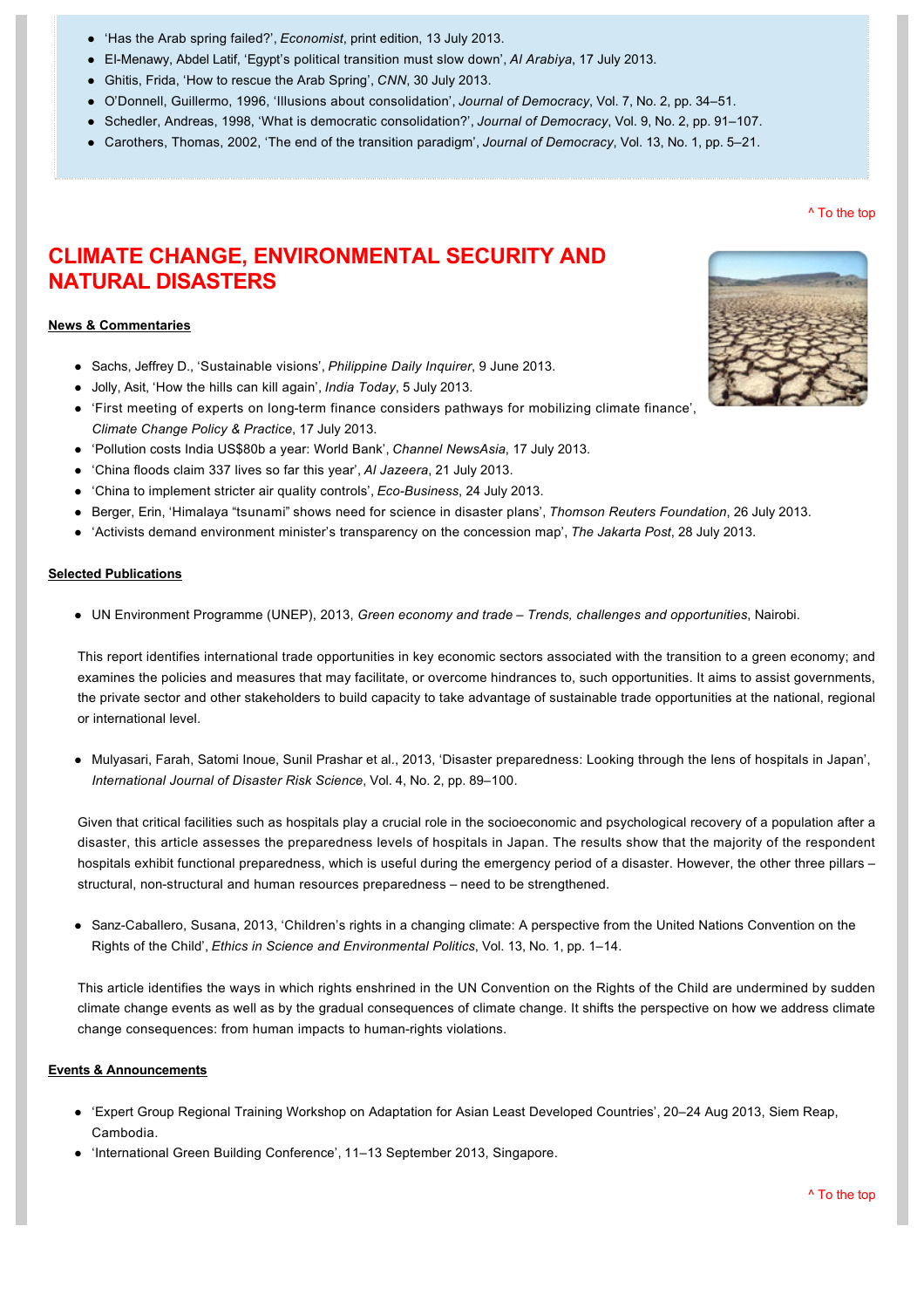# **ENERGY AND HUMAN SECURITY**

#### **News & Commentaries**

- l [Velandy, Siddhartha M., 'US military driving clean energy innovation',](http://thediplomat.com/flashpoints-blog/2013/06/21/us-military-driving-clean-energy-innovation/) *The Diplomat*, 21 June 2013.
- l [Campbell, Charlie, 'Indonesia embraces shale fracking –](http://world.time.com/2013/06/25/indonesia-embraces-shale-fracking-but-at-what-cost/) But at what cost?', *Time*, 25 June 2013.
- l [Hibbs, Mark, 'Fires demonstrate danger of nuclear power in Asia',](http://thediplomat.com/asean-beat/2013/07/04/fires-demonstrate-danger-of-nuclear-power-in-asia/) *The Diplomat*, 4 July 2013.
- l [Watts, Himangshu, 'IEA expects gas price hike to give investment a lift',](http://articles.economictimes.indiatimes.com/2013-07-10/news/40492358_1_natural-gas-oil-and-gas-sector-iea) *The Economic Times*, 10 July 2013.
- l [Imaduddin, 'PM's China visit: Bright hopes to end Pakistan's energy crisis',](http://newindianexpress.com/nation/Nuke-power-important-for-Indias-energy-security/2013/07/13/article1681309.ece) *Business Recorder*, 11 July 2013.
- l ['Now, energystarved India gets a boost from Baghdad',](http://newindianexpress.com/nation/Nuke-power-important-for-Indias-energy-security/2013/07/13/article1681309.ece) *The New Indian Express*, 12 July 2013.
- l [Huda, Mirza Sadaqat, 'Myanmar, Bangladesh and India: Prospects for energy cooperation',](http://newindianexpress.com/nation/Nuke-power-important-for-Indias-energy-security/2013/07/13/article1681309.ece) *National Geographic*, 13 July 2013.
- l [Sinha, R.K., 'Nuke power important for India's energy security',](http://newindianexpress.com/nation/Nuke-power-important-for-Indias-energy-security/2013/07/13/article1681309.ece) *The New Indian Express*, 13 July 2013.
- [Shukman, David, 'The receding threat from "peak oil"',](http://www.bbc.co.uk/news/science-environment-23280894) *BBC*, 14 July 2013.
- l [Càceres, Sigfrido Burgos, 'China's oil security: Diplomacy, economics and the prospects for peaceful growth',](http://www.monitor.upeace.org/innerpg.cfm?id_article=1005) *Peace & Conflict Monitor*, 24 July 2013.

### **Selected Publications**

l Frankfurt School – [UN Environment Programme \(UNEP\) Collaborating Centre for Climate & Sustainable Energy Finance /](http://fs-unep-centre.org/publications/global-trends-renewable-energy-investment-2013)  Bloomberg New Energy Finance (BNEF), 2013, *Global trends in renewable energy investment 2013: Key findings*, Frankfurt: Frankfurt School of Finance & Management.

This document reports that investment in renewable energy and fuels (including small hydroelectric projects) in 2012 was 12 per cent lower than in 2011. Investment in developed countries declined 29 per cent (it increased by 19 per cent in developing countries). Uncertainty on renewable energy policies in the main developed economies was a major factor; substantial decrease in cost of solar energy also contributed to the lower figures. The report notes that budget allocations for fossil-fuel energy remain enormous.

• International Energy Agency (IEA), 2013, *World Energy Outlook Special Report 2013: Redrawing the energy-climate map*, Paris.

The report states that current world carbon dioxide emissions exceed the level required to limit global temperature rise to 2 degrees Celsius. Promoting energy efficiency, minimising use and construction of coal-fired power generators, reducing methane emissions from upstream petroleum production, and expediting cuts in fuel subsidies are key to achieving the target. The report argues that it would be more cost-effective to mainstream climate policies in the energy system and invest in low-carbon infrastructures now rather than at a later stage.

### **Events & Announcements**

- 'Asia Pacific Clean Energy Summit and Expo', 9-11 September 2013, Honolulu, HI, USA.
- l ['International Conference on Renewable Energy and Environment', 23–24 September 2013, Phuket, Thailand.](http://www.icree.net/)

# **FOOD SECURITY**

#### **News & Commentaries**

- l [Abd Almohsen, Rehab, 'Food security needs "more holistic"](http://www.scidev.net/global/farming/news/food-security-needs-more-holistic-agriculture.html) agriculture', *SciDev.Net*, 1 July 2013.
- l [Li, Jiao, 'Golden rice trial triggers sackings, investigation',](http://www.scidev.net/global/biotechnology/news/golden-rice-trial-triggers-sackings-investigation.html) *SciDev.Net*, 1 July 2013.
- l [Promchertchoo, Pichayada, 'Thai government reverses decision to lower price ceiling',](http://www.channelnewsasia.com/news/asiapacific/thai-government-reverses/733058.html) *Channel NewsAsia*, 3 July 2013.
- l [Weng, Lawi, 'Thai subsidy scheme leads to Burmese rice selloff',](http://www.irrawaddy.org/archives/39235) *The Irrawaddy*, 3 July 2013.
- l [Grubel, James and Fathiya Dahrul, 'After trade spat, Indonesia puts Australian beef on menu',](http://www.reuters.com/article/2013/07/03/australia-beef-indonesia-idUSL3N0EB0I520130703) *Reuters*, 4 July 2013.
- l [Mukherji, Biman and Rajesh Roy, 'India approves ambitious food security program',](http://online.wsj.com/article/SB10001424127887324399404578583381205614350.html?mod=WSJAsia_hpp_LEFTTopStories) *The Wall Street Journal*, 4 July 2013.
- l [Sihaloho, Markus Junianto, 'House passes new agriculture law',](http://www.thejakartaglobe.com/news/house-passes-new-agriculture-law/) *Jakarta Globe*, 9 July 2013.
- l ['The fuss over intensified farming',](http://www.irinnews.org/report/98391/the-fuss-over-intensified-farming) *IRIN*, 10 July 2013.
- **.** [Fresco, Louise O., 'Starved for science',](http://www.project-syndicate.org/commentary/how-technological-progress-can-help-to-feed-the-world-by-louise-o--fresco) *Project Syndicate*, 17 July 2013.
- l ['Food prices decline but remain high; consumer food subsidies increasing concern',](http://www.worldbank.org/en/news/press-release/2013/07/25/food-prices-decline-remain-high-consumer-food-subsidies-increasing-concern?cid=EXT_LinkedinWorldBank_P_EXT) *World Bank*, 25 July 2013.



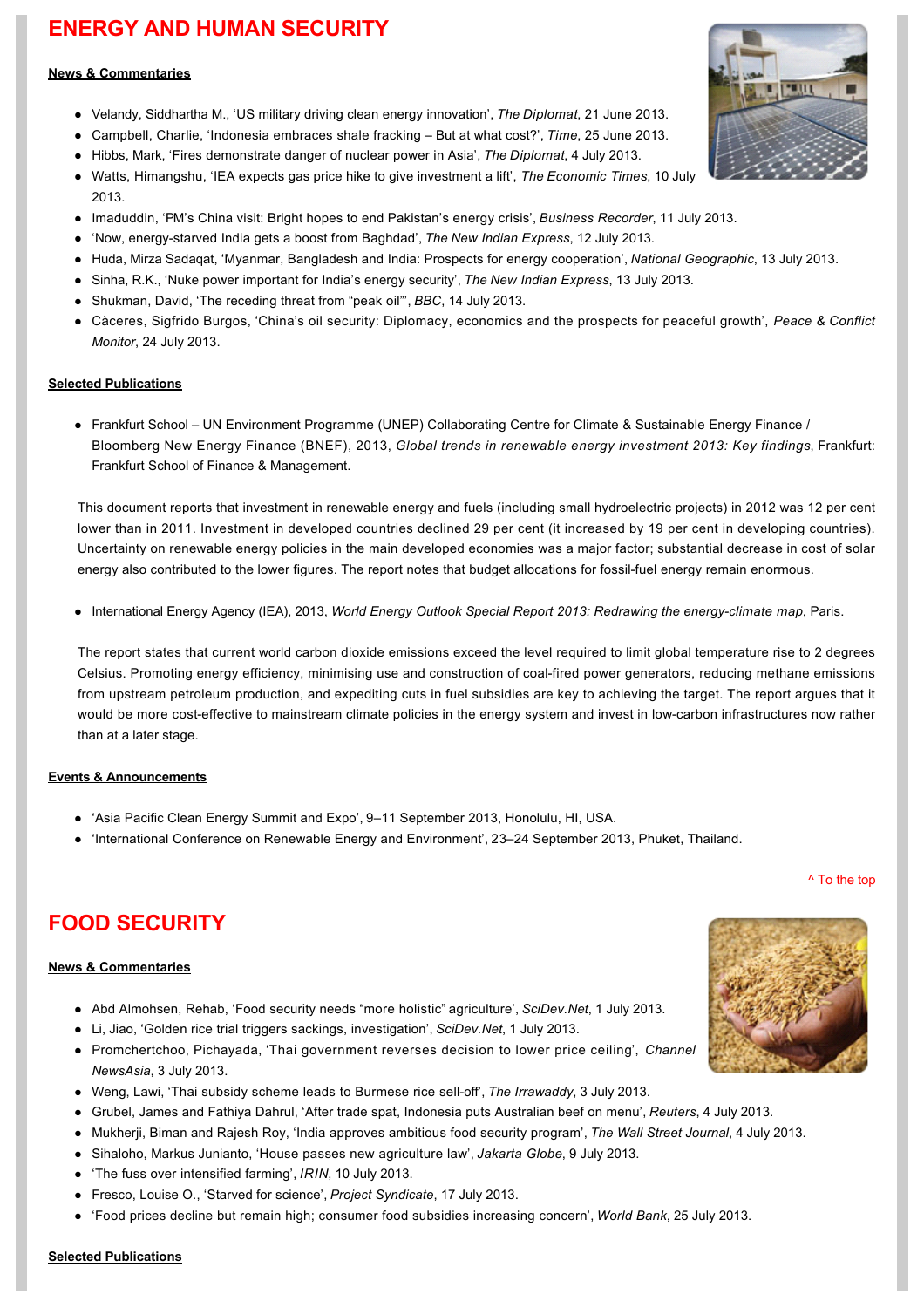l [Anik, Asif Reza, A.V. Manjunatha and Siegfried Bauer, 2013, 'Impact of farm level corruption on the food security of households in](http://link.springer.com/article/10.1007%2Fs12571-013-0282-8)  Bangladesh', *Food Security*, Vol. 5, No. 4, pp. 565–74.

This study looks at the impact of farm-level corruption on households' food security using survey data collected from 210 Bangladeshi rice farmers. Results confirm that the cost of corruption adversely affects the calorie consumption of households. The marginal effect of corruption is higher for low-expenditure households compared with high-expenditure households.

l [International Fund for Agricultural Development \(IFAD\) and UN Environment Programme \(UNEP\), 2013,](http://www.unep.org/pdf/SmallholderReport_WEB.pdf) *Smallholders, food security and the environment*, Rome.

The report looks at the role of smallholders in achieving food security and balance in the ecosystem. Smallholders are a neglected sector of the global agricultural community despite the fact that their productivity not only benefits themselves but also the communities they are part of. With their intimate knowledge of local conditions, they are crucial to efforts to make agriculture more sustainable and equitable.

• lizumi, Toshichika, Hirofumi Sakuma, Masayuki Yokozawa et al., 2013, 'Prediction of seasonal climate-induced variations in global food production', *Nature Climate Change*, 21 July.

Given increased food market volatility, governments are paying greater attention to production forecasts. This study presents a global assessment of the reliability of crop failure hindcasts for major crops. Results indicate that moderate-to-marked yield loss over a substantial percentage (26 to 33 per cent) of the harvested area can reliably be predicted if climate forecasts are near perfect.

### **Events & Announcements**

- l ['ASEAN Food Conference: Meeting Future Demands: Security and Sustainability', 9–11 September 2013, Singapore.](http://www.cvent.com/events/asean-food-conference/event-summary-c8a457d5a2614beaa8dd48024b8c3b5c.aspx)
- l ['Consultative Group on International Agricultural Research \(CGIAR\) Science Forum: Nutrition and Health; Targets for Agricultural](http://www.cgiar.org/calendar-events/science-forum-2013/)  Research', 22–25 September 2013, Bonn, Germany.
- 'ASEAN Regional Conference on Food Security', 8-10 October 2013, Penang, Malaysia.
- l ['Job: Researcher \(Food Security and Climate Change\)'.](http://www.rsis.edu.sg/nts/article.asp?id=54)

# **HEALTH SECURITY**

#### **News & Commentaries**

- l [Amul, Gianna Gayle, 'Haze and air pollution: The potential health crisis',](http://www.rsis.edu.sg/publications/Perspective/RSIS1222013.pdf) *RSIS Commentaries*, 2 July 2013.
- Massachusetts Institute of Technology, 'Innovative study estimates extent to which air pollution in China shortens human lives', *ScienceDaily*, 8 July 2013.
- l [Nagpal, Suktri, David Sinclair and Paul Garner, 'Has the NTD community neglected evidencebased policy?',](http://www.plosntds.org/article/info%3Adoi%2F10.1371%2Fjournal.pntd.0002238;jsessionid=8F05AD42850F668C0C5109DAA3951642) *PLOS Neglected Tropical Diseases*, 11 July 2013.
- l ['Stronger bans on tobacco marketing needed to save lives –](http://www.wpro.who.int/china/mediacentre/releases/2013/20130715/en/index.html) New WHO report on the tobacco epidemic', *WHO Western Pacific Region*, 15 July 2013.
- l ['Six new MERS coronavirus cases reported in UAE, Saudi',](http://www.reuters.com/article/2013/07/18/us-coronavirus-idUSBRE96H18Q20130718) *Reuters*, 18 July 2013.
- l ['Vietnam concerned over HIV donor funding cuts',](http://www.asianscientist.com/health-medicine/vietnam-concerned-hiv-donor-funding-cuts-2013/) *Asian Scientist*, 18 July 2013.
- l [Winterbottom, Jo and Kate Kelland, 'WHO had asked India to ban toxin that killed children',](http://in.reuters.com/article/2013/07/22/bihar-midday-meal-poisoning-idINDEE96L0B120130722) *Reuters*, 22 July 2013.
- l [Takada, Kazunori, 'Bribery serves as lifesupport for Chinese hospitals',](http://www.reuters.com/article/2013/07/23/us-china-hospitals-bribery-idUSBRE96M12Y20130723) *Reuters*, 23 July 2013.
- l [McKenna, Maryn, 'Antibiotic resistance: The last resort',](http://www.nature.com/news/antibiotic-resistance-the-last-resort-1.13426) *Nature*, 24 July 2013.

#### **Selected Publications**

• Khan, Kamran, Jennifer Sears, Vivian Wei Hu et al., 2013, 'Potential for the international spread of Middle East Respiratory Syndrome in association with mass gatherings in Saudi Arabia', *PLOS Current Outbreaks*, 17 July.

An understanding of global population movements particularly the annual mass pilgrimage to Saudi Arabia, the epicentre of the Middle East respiratory syndrome (MERS), is critical to efforts to mitigate a potential pandemic in the broader Middle East. Insights on such movements could help guide anticipatory MERS coronavirus surveillance and inform plans to increase public health preparedness.

l [Floyd, Katherine, Christopher Fitzpatrick, Andrea Pantoja et al., 2013, 'Domestic and donor finance for tuberculosis care and control](http://www.thelancet.com/journals/langlo/article/PIIS2214-109X(13)70032-9/abstract)  in low-income and middle-income countries: An analysis of trends, 2002–2011 and requirements to meet 2015 targets', The Lancet

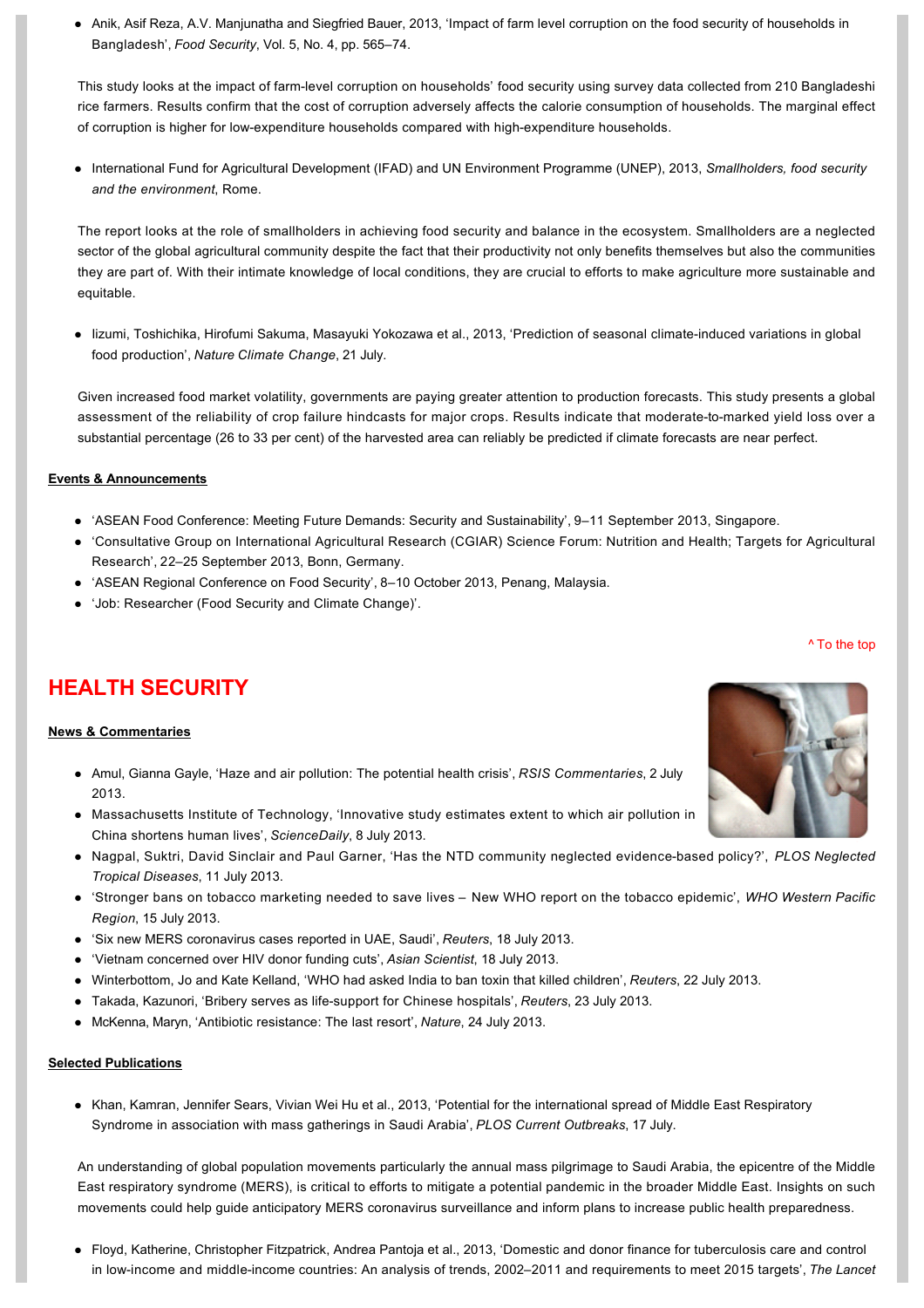*Global Health*[, Vol. 1, No. 2, pp. e105–15.](http://www.thelancet.com/journals/langlo/article/PIIS2214-109X(13)70032-9/abstract)

This article presents an analysis of the funding for tuberculosis from 2002 to 2011. It emphasises the increasing ability of Brazil, Russia, India, China and South Africa to fund tuberculosis treatments, but notes that donor financing amounting to USD1.6–2.3 billion each year is needed to meet 2015 goals in other countries.

#### **Events & Announcements**

- l ['International Union for the Scientific Study of Population \(IUSSP\) International Population Conference', 26–31 August 2013, Busan,](http://busan2013.iussp.org/)  South Korea.
- ['Asia Pacific Forum on Quality Improvement in Healthcare', 25–27 September 2013, Auckland, New Zealand.](http://apac-forum.com/)

# **INTERNAL AND CROSS-BORDER CONFLICT**

#### **News & Commentaries**

- l [Zhou, Wa, 'Refugee children made welcome in Hebei schools',](http://www.chinadaily.com.cn/cndy/2013-06/20/content_16638996.htm) *China Daily*, 20 June 2013.
- l ['China to send security force for peacekeeping mission in Mali',](http://english.peopledaily.com.cn/90786/8303006.html) *Xinhua*, 28 June 2013.
- l ['UNHCR consternation at killing of two IDPs in Myanmar's Rakhine state',](http://www.unhcr.org/51cd590d3.html) *UN High Commissioner for Refugees (UNHCR)*, 28 June 2013.
- l [Gumbs, Laura, 'Indonesia remains unwelcoming transit for asylum seekers',](http://www.irrawaddy.org/archives/39657) *The Irrawaddy*, 10 July 2013.
- l [Jikkham, Patsara, Achara Ashayagachat and Waedao Harai, 'BRN put to test as fasting month opens',](http://www.bangkokpost.com/news/security/359120/brn-put-on-ramadan-notice) *Bangkok Post*, 10 July 2013.
- l ['Bangladesh Islamist Ghulam Azam found guilty of war crimes',](http://www.bbc.co.uk/news/world-asia-23310518) *BBC*, 15 July 2013.
- l [Maclean, Dana, 'Analysis: How to reverse Buddhism's radical turn in Southeast Asia',](http://www.irinnews.org/report/98423/analysis-how-to-reverse-buddhism-s-radical-turn-in-southeast-asia) *IRIN*, 16 July 2013.
- **.** "Wealth-sharing" [deal offers hope in Mindanao',](http://www.irinnews.org/report/98424/wealth-sharing-deal-offers-hope-in-mindanao) *IRIN*, 16 July 2013.
- l 'No ID, no security [The dilemma of Sri Lanka's returnees',](http://www.irinnews.org/report/98420/no-id-no-security-the-dilemma-of-sri-lanka-s-returnees) *IRIN*, 17 July 2013.
- l Siegel, Matt, 'UN "troubled" [by Australia's new policy on asylum seekers',](http://www.nytimes.com/2013/07/26/world/asia/un-troubled-by-australias-new-policy-on-asylum-seekers.html?_r=0) *The New York Times*, 26 July 2013.

#### **Selected Publications**

• Kraisoraphong, Keokam, 2013, 'Conflict in Southern Thailand: Seed for security sector reform?', Asia Security Initiative Policy Series No. 22, Singapore: RSIS Centre for Non-Traditional Security (NTS) Studies.

This article explores the prospects for the current conflict in Southern Thailand to serve as a catalyst for security sector reform in the country. It reviews the changes in the Thai security sector and highlights the challenges faced by the sector. It also examines the differences between the current conflict in the country's south and the communist insurgency of past decades, and the implications for security sector governance in Thailand.

l [Gegout, Catherine, 2013, 'The International Criminal Court: Limits, potential and conditions for the promotion of justice and peace',](http://www.tandfonline.com/doi/abs/10.1080/01436597.2013.800737#.UfIrsayb9ek)  *Third World Quarterly*, Vol. 34, No. 5, pp. 800–18.

This article notes that structural and political factors constrain the efficacy of the International Criminal Court (ICC) in promoting international justice and peace. Despite this, the ICC still has the potential to achieve the aims of ending impunity and promoting peace. Attaining such aims would depend on a range of factors, from its institutional capacity to the level of support from the international community.

#### **Events & Announcements**

- l ['Scholarship: 2013 United StatesTimorLeste \(USTL\) Scholarship Program \(for East Timorese\)', Deadline: 16 August 2013.](http://www.internationalpeaceandconflict.org/forum/topics/scholarship-2013-united-states-timor-leste-ustl-scholarship-progr#.UfI6_Kyb9ek)
- l ['Bringing Justice and Peace to Papua: Assessment on Asymmetrical Local Autonomy, Communal Property Right on Land, and](http://icord.co.id/?p=55)  Conflict Resolution', 24–25 September 2013, Bandung, Indonesia.

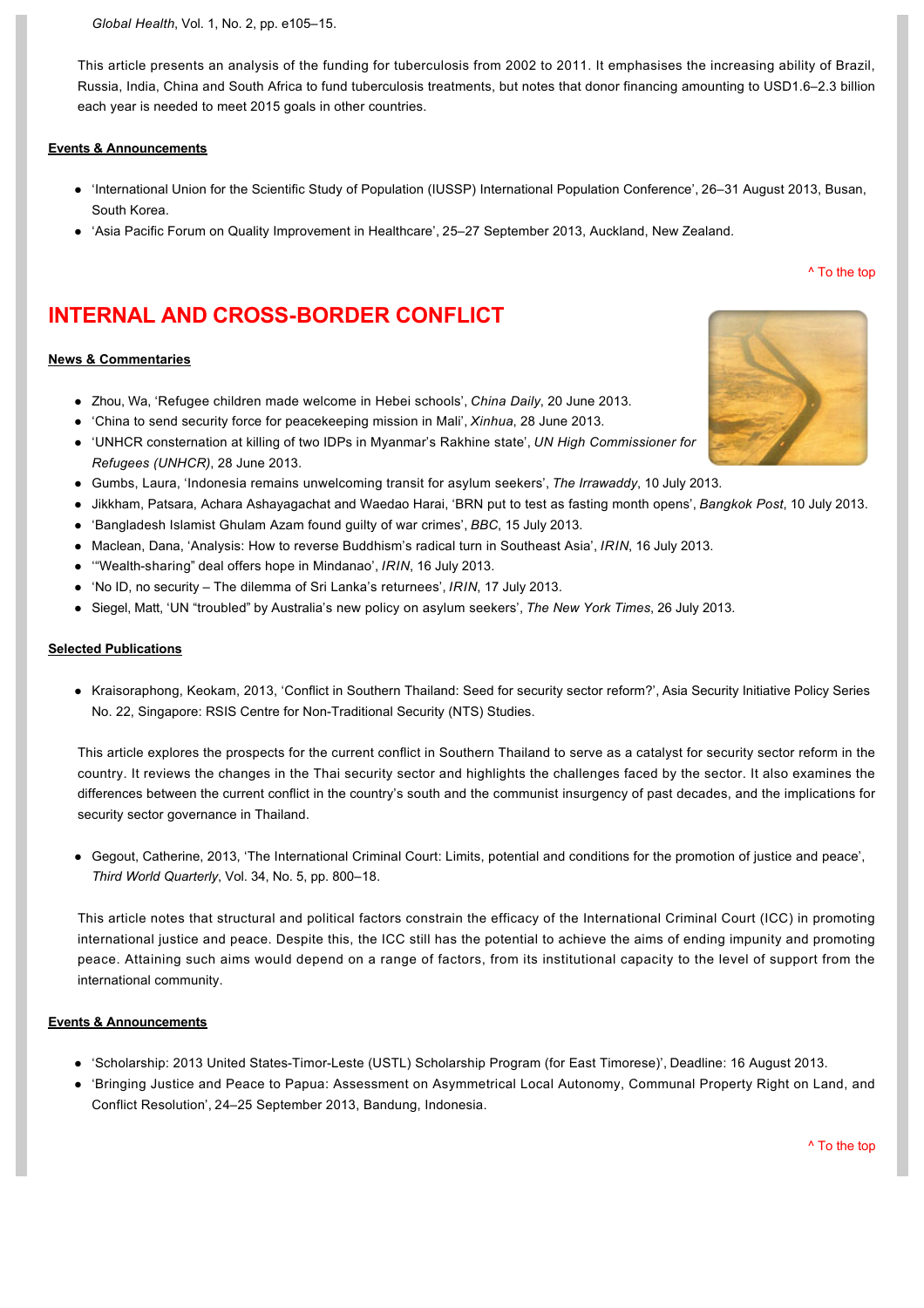# **TRANSNATIONAL CRIME**

### **News & Commentaries**

- Bello, Muhammad, 'Nigeria: Wali 300 Nigerians held in Chinese prisons for drug trafficking', *allAfrica*, 9 July 2013.
- l ['Japan mob publishes magazine for gangsters: Reports',](http://www.google.com/hostednews/afp/article/ALeqM5iYRt7Q3wS2s6654AF0W3Nz9Oi6Tw?docId=CNG.ca0988b6b06efd48851cdcf82867038b.1c1) *AFP*, 9 July 2013.
- l ['Corruption up 450% in a year in Russian military –](http://en.ria.ru/crime/20130711/182183954/Corruption-up-450-in-a-Year-in-Russian-Forces--Prosecutors.html) Prosecutors', *RIA Novosti*, 11 July 2013.
- l [Quinn, Ben, 'A very British export: Guns and mercenaries to fight piracy in Somalia',](http://www.guardian.co.uk/business/2013/jul/11/anti-piracy-arms-trade-somali-pirates) *Guardian*, 11 July 2013.
- '22 financial institutions fined over last 3 years for weak anti-money laundering controls', *Channel NewsAsia*, 12 July 2013.
- l ['Foreigners working longer hours via counterfeit resident cards: Immigration',](http://www.japantimes.co.jp/news/2013/07/13/national/foreigners-working-longer-hours-via-counterfeit-resident-cards-immigration/#.UeMDz1NY62w) *The Japan Times*, 13 July 2013.
- l ['Seizure of 1,148 ivory tusks underscores Hong Kong's transit role in illicit trade',](http://www.traffic.org/home/2013/7/19/seizure-of-1148-ivory-tusks-underscores-hong-kongs-transit-r.html) *Traffic*, 19 July 2013.
- l [Mukherji, Biman and Arpan Mukherjee, 'Gold smuggling takes off in India',](http://online.wsj.com/article/SB10001424127887323971204578626420651144876.html) *The Wall Street Journal*, 25 July 2013.
- Maiden, Samantha, 'Crime syndicates importing Vietnamese asylum seekers to grow marijuana and work in brothels', *News.com.au*, 28 July 2013.

### **Selected Publications**

• Crouch, Melissa and Antie Missbach, 2013, 'Trials of people smugglers in Indonesia: 2007–2012', Policy Papers, Melbourne: Centre for Indonesian Law, Islam and Society (CILIS), University of Melbourne.

This policy paper addresses the critical need for greater understanding of how the Indonesian legal system is dealing with people smuggling. It argues that any efforts to increase the scope and depth of cooperation between Australia and Indonesia must take into account the progress made by law enforcement agencies in prosecuting people smugglers in Indonesian courts, as well as the challenges they confront.

• UN Office on Drugs and Crime (UNODC), 2013, *India country assessment report: Current status of victim service providers and criminal justice actors in India on anti human trafficking*, New Delhi.

This report provides a brief analysis of 13 forms of human trafficking in India, including trafficking of organs, forced marriages and adoption rackets, highlighting broad trends across the country. In addition, it identifies areas that require attention and concerted action to strengthen services for survivors of trafficking, such as the provision of special juvenile police units and victim shelters.

### **Events & Announcements**

- l ['6th Chinese in Prato & 4th Wenzhouese Diaspora Symposia: Chinese Migration, Entrepreneurship and Development in the New](http://www.monash.it/en/6th-chinese-prato-4th-wenzhouese-diaspora-symposia)  Global Economy', 29–30 October 2013, Prato, Italy.
- l ['1st Environmental Compliance and Enforcement Committee \(ECEC\) Meeting', 7–8 November 2013, Nairobi, Kenya.](http://www.interpol.int/en/Crime-areas/Environmental-crime/Conferences-and-meetings/Meetings/INTERPOL-Environmental-Compliance-and-Enforcement-Events-2013)

# [^ To the top](#page-0-0)

# **WATER SECURITY**

### **News & Commentaries**

- Schneider, Keith, 'Scarcity in a time of surplus: Free water and energy cause food waste and power shortage in India', *Circle of Blue*, 20 June 2013.
- Vidal, John, 'Global threat to food supply as water wells dry up, warns top environment expert', *Guardian*, 6 July 2013.
- l [Magistad, Mary Kay, 'Lowwater lunch: A Chinese breakthrough on irrigation?',](http://www.theworld.org/2013/07/low-water-lunch-china/) *PRI's The World*, 8 July 2013.
- l [Harvard University, 'Trees use water more efficiently as atmospheric carbon dioxide rises',](http://www.sciencedaily.com/releases/2013/07/130710141845.htm) *ScienceDaily*, 10 July 2013.
- l [Isalkar, Umesh and Bhavika Jain, '26% of water samples in Mumbai unpotable',](http://articles.timesofindia.indiatimes.com/2013-07-11/mumbai/40513582_1_water-samples-water-pipelines-turbid-water) *The Times of India*, 11 July 2013.
- l [Ives, Mike, 'In Mekong Delta, rice boom has steep environmental cost',](http://e360.yale.edu/feature/in_mekong_delta_rice_boom_has_steep_environmental_cost/2670/) *Yale Environment 360*, 11 July 2013.
- l [Starkey, Natalie, 'Pumping water underground could trigger major earthquake, say scientists',](http://www.guardian.co.uk/science/2013/jul/11/fracking-water-injection-major-earthquakes) *Guardian*, 11 July 2013.
- l [Taylor, Lenore, 'NSW coal seam gas project tests Rudd's commitment to "water trigger"',](http://www.guardian.co.uk/world/2013/jul/12/coal-seam-gas-project-environment?CMP=twt_fd) *Guardian*, 12 July 2013.
- l [Nayani, Aziz, 'Pakistan's new big threat isn't terrorism –](http://www.theatlantic.com/international/archive/2013/07/pakistans-new-big-threat-isnt-terrorism-its-water/277970/) It's water', *The Atlantic*, 19 July 2013.

#### **Selected Publications**

• Committee on Climate Change, 2013, *Managing the land in a changing climate*, Adaptation Sub-Committee Progress Report, London.